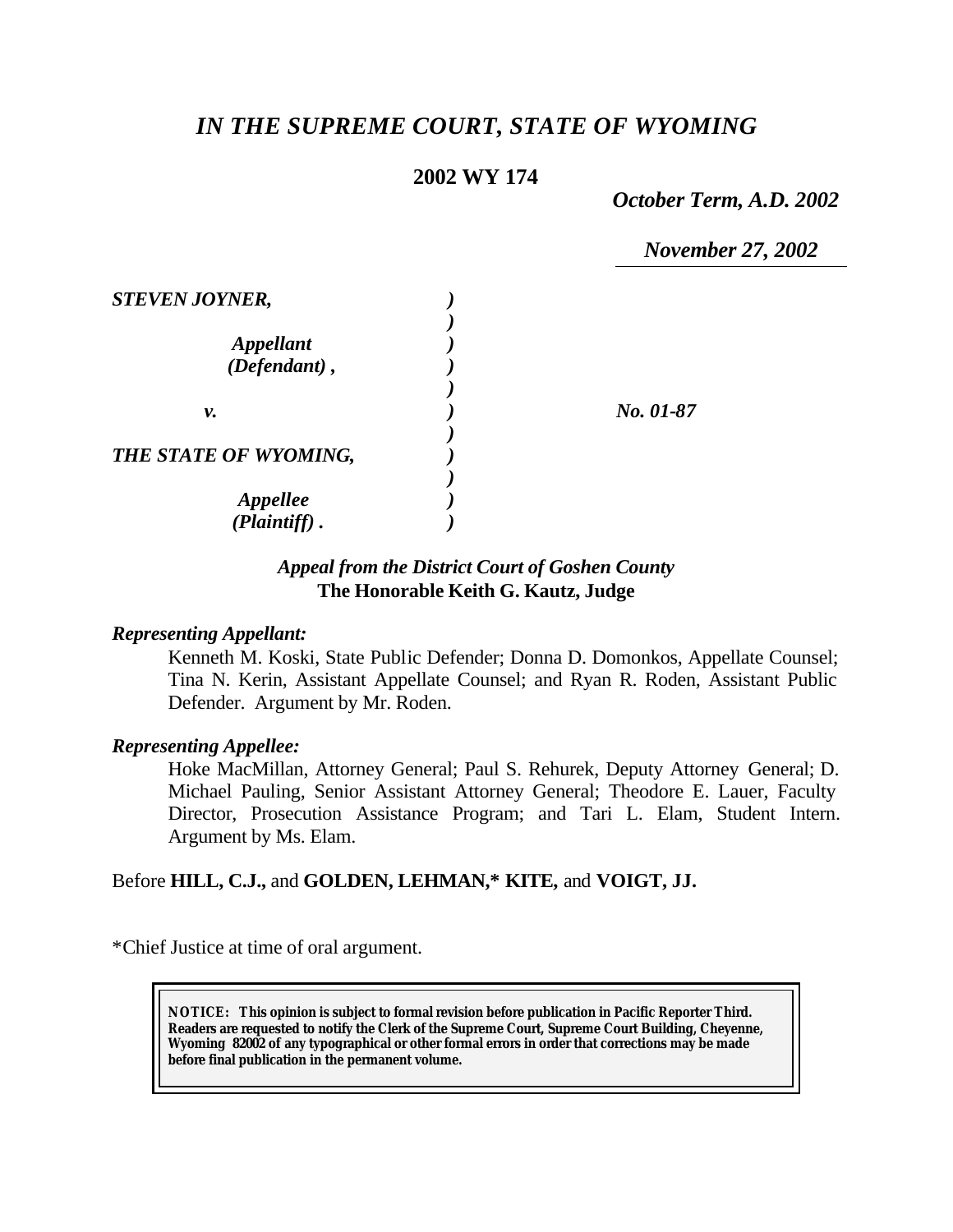## **LEHMAN, Justice.**

[¶1] Steven Joyner (Joyner) appeals from a conviction of felony stalking in violation of Wyo. Stat. Ann. § 6-2-506 (LexisNexis 2001). Joyner pled guilty, but utilized W.R.Cr.P. 11(a)(2) to reserve his right to appeal the district court's denial of his Motion to Dismiss. Joyner contends that the criminal case should have been dismissed because the order of protection he was accused of violating was entered without affording him an adequate opportunity to appear and be heard. We reverse and remand.

## *ISSUES*

[¶2] Joyner advances three issues on appeal:

I. Did the trial court err in denying appellant's motion to dismiss?

II. Was appellant denied his right to be present at a critical stage of the proceedings?

III. Did the prosecutor commit prosecutorial misconduct when he knowingly prosecuted appellant for violation of an invalid order?

## *FACTS*

[¶3] On March 30, 2000, Joyner went to the United Medical Center (UMC) in Cheyenne seeking adjustment to his epilepsy medication. For reasons not explained in the record, UMC detained Joyner, and proceedings were commenced for his involuntary hospitalization under Wyo. Stat. Ann. §§ 25-10-101 through 25-10-305 (LexisNexis 2001). UMC detained Joyner for five days, during which time he was not allowed to leave and had no access to mail or a telephone. UMC released Joyner on April 4, 2000, after a district court commissioner found that he was not mentally ill.

[¶4] Joyner is divorced from Vickie Hitt (Hitt). On March 31, 2000, Hitt obtained from the Circuit Court of the Eighth Judicial District, Goshen County, in Torrington an *Ex Parte* Order of Protection against Joyner. This temporary order and a summons were served on Joyner, "personally and in person," at UMC on the same date. At the time of service, Joyner was in a room with a nurse and a guard. The deputy sheriff laid the papers on the table and told Joyner it was a summons for him to appear in court. Joyner read the first paragraph of the summons, which indicated the date, time, and location of a court hearing. The nurse then escorted Joyner from the room and told him not to worry, that the matter would be taken care of. Joyner did not know the papers contained an order of protection, and he was never given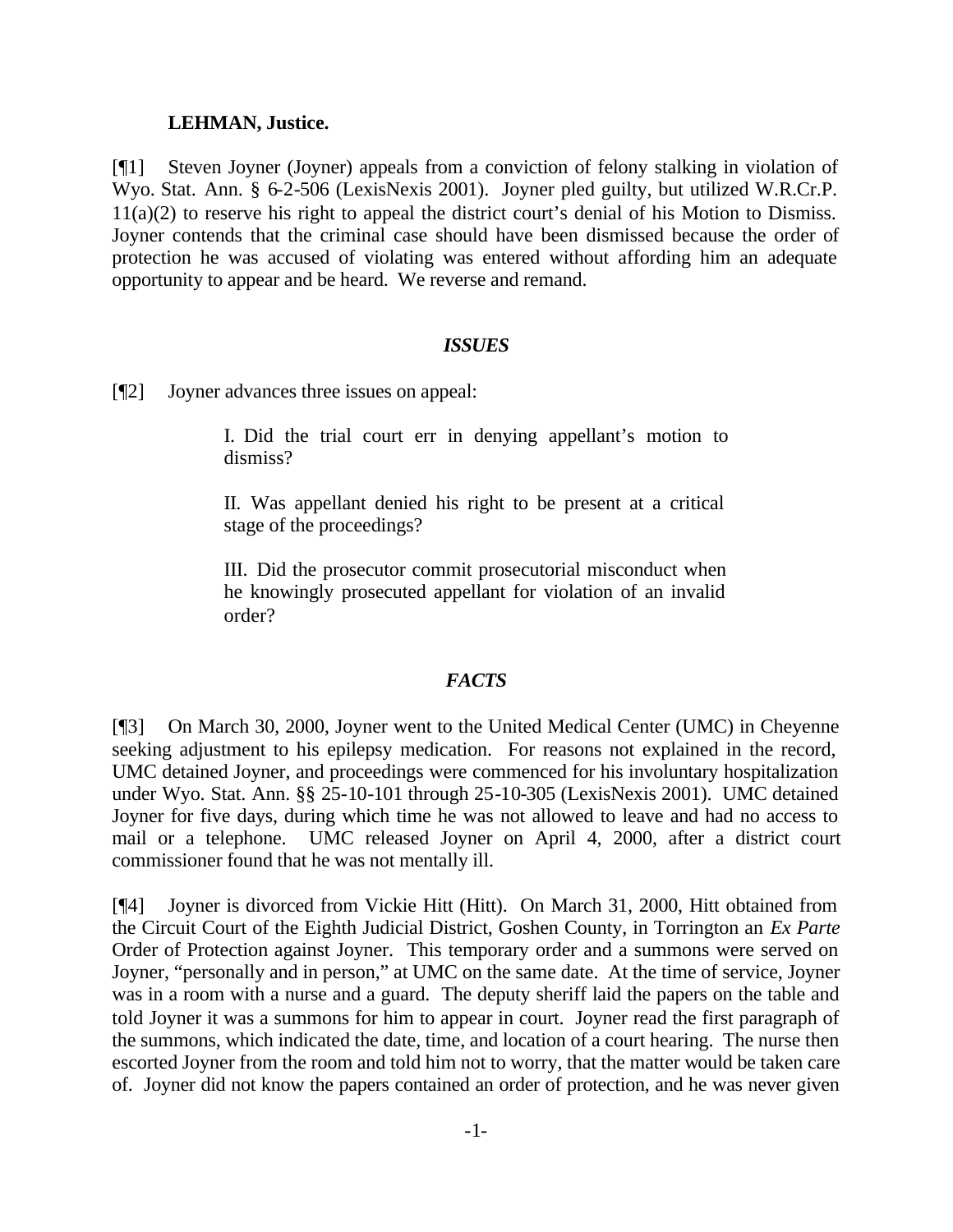an opportunity to read the papers, but he did observe that the court hearing was set in Torrington.

[¶5] On April 3, 2000, while Joyner was still at UMC, the Goshen County Circuit Court held the hearing noticed in the summons.<sup>1</sup> Joyner, of course, was unable to attend.<sup>2</sup> That same evening, while still at UMC, Joyner was served "personally and in person" with a copy of the Order of Protection issued as a result of that hearing. The nurse took the papers without giving Joyner a chance to read them.

[¶6] After he was released from UMC, Joyner made no attempt to contact the Goshen County Circuit Court about the papers with which he had been served. Between May 1 and May 5, 2000, nearly a month after Joyner's release from UMC, Joyner engaged in a course of conduct that resulted in his being charged with stalking his ex-wife.

### *STANDARD OF REVIEW*

[¶7] Joyner's claims of error in this case contain both issues of fact and of law. As we have stated numerous times, the district court's factual findings are reviewed under a clearly erroneous standard. However, constitutional issues are questions of law that we review de novo. *Taylor v. State*, 7 P.3d 15, 19 (Wyo. 2000); *see also Pope v. State*, 2002 WY 9, ¶14, 38 P.3d 1069, ¶14 (Wyo. 2002).

### *DISCUSSION*

### *Denial of the Motion to Dismiss*

[¶8] Joyner based his motion to dismiss on a challenge to the validity of the Order of Protection given his inability to attend and be heard on the matter. Due process requires the State to "prove every element of a criminal offense beyond a reasonable doubt." *Krucheck v. State,* 671 P.2d 1222, 1224 (Wyo. 1983) (*citing Sandstrom v. Montana,* 442 U.S. 510, 512, 99 S. G. 2450, 2453, 61 L.Ed.2d 39, 43 (1979)). The criminal offense charged here is stalking under Wyo. Stat. Ann. § 62-506 (LexisNexis 2001). Generally, stalking is a misdemeanor.<sup>3</sup> If, however, the offense is committed in violation of an order of protection,

<sup>&</sup>lt;sup>1</sup> The purpose of the hearing was to determine whether the *ex parte* order should be extended for the three months allowed by statute and to establish the terms of any order so extended. *See* Wyo. Stat. Ann. §§ 7-3-508 through 7-3-510 (LexisNexis 2001).

 $2$  The parties stipulated at the hearing on the Motion to Dismiss that the Goshen County Circuit Court Judge was aware during the April 3 hearing that Joyner was being involuntarily detained at UMC in Cheyenne.

 $3$  Wyo. Stat. Ann. § 6-2-506(b) states: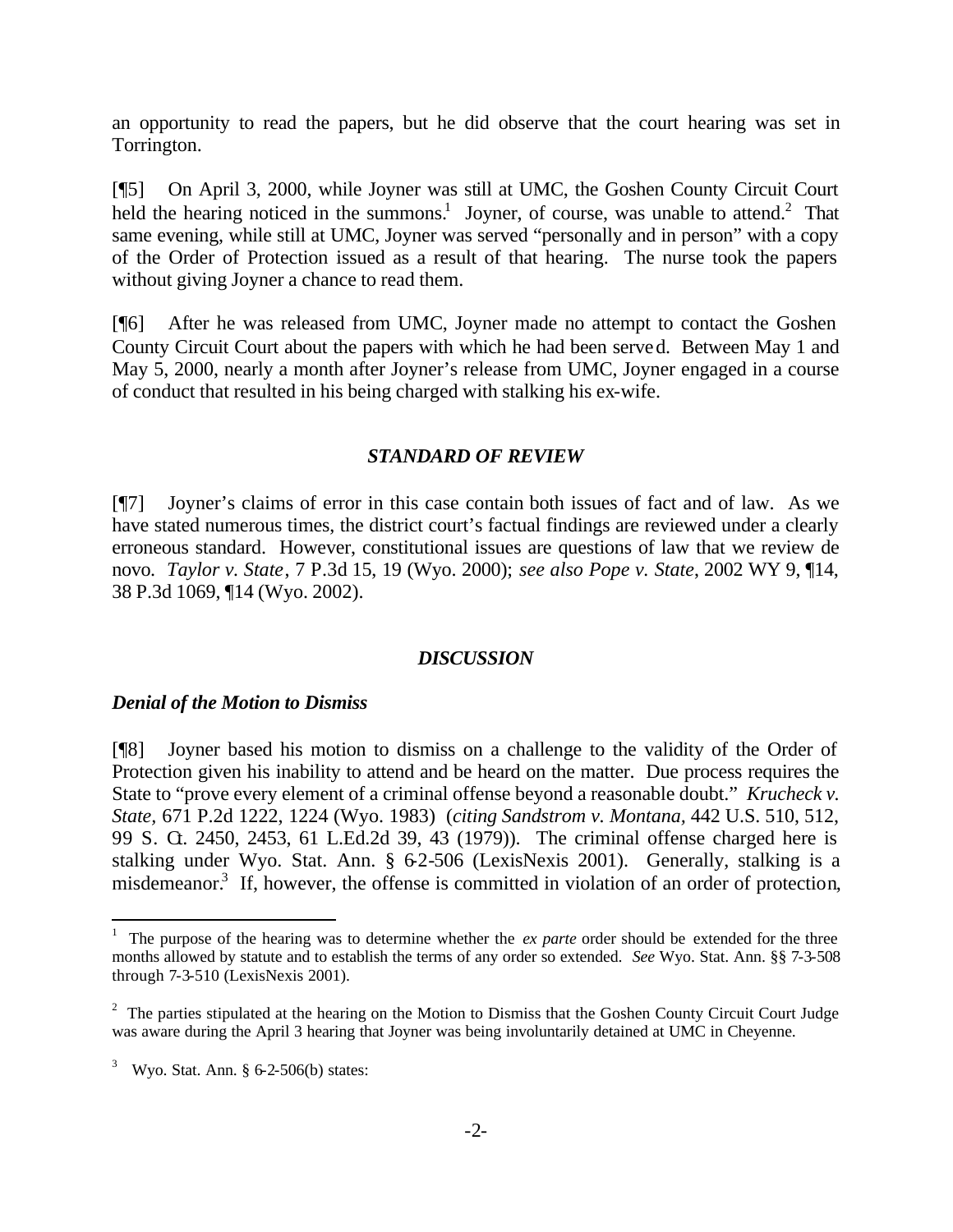the offense becomes a felony punishable by up to ten years in prison.<sup>4</sup> Implicit in this version of felony stalking is the requirement that the order of protection be *valid* at the time of the alleged stalking. It is clear, following hearing, that the State cannot prove the order of protection was valid.

[¶9] Both the United States and Wyoming constitutions provide that no person may be deprived of life, liberty, or property without due process of law. U.S. Const. amend. XIV, § 1; Wyo. Const. art. 1, § 6. To be constitutionally valid, the court issuing the order must have acted in a manner consistent with due process. Due process requires that the litigants be afforded both notice and a meaningful opportunity to be heard. *Murray v. Murray,* 894 P.2d 607, 608 (Wyo. 1995) (*citing Sandstrom v. Sandstrom,* 880 P.2d 103, 106 (Wyo. 1994)).

[¶10] As stated in the facts, Joyner was involuntarily detained in a psychiatric ward at UMC, apparently pursuant to Wyo. Stat. Ann. § 25-10-109 (LexisNexis 2001). UMC placed Joyner in a "lock down" facility from which he could not leave. UMC deprived Joyner access to a telephone and the mails. Importantly, at hearing, the prosecutor conceded that UMC acted as an arm of the State in detaining Joyner. While UMC detained Joyner, Joyner's ex-wife filed a petition in Goshen County Circuit Court requesting a Stalking Order of Protection, and the circuit court issued an *Ex Parte* Order of Protection. That same day, a Laramie County sheriff's officer served Joyner at UMC with the petition, the *Ex parte* Order of Protection, and a summons to appear for a hearing. Joyner was never given an opportunity to read the papers. On April 3, 2000, while Joyner was still in "lock down," the order of protection was entered. UMC discharged Joyner on April 4, 2000, pursuant to an order from a Laramie County District Court Commissioner.

[¶11] Although the circuit court, by virtue of service, had personal jurisdiction over Joyner at the time it entered the order of protection, that fact, by itself, does not resolve the question

> Unless otherwise provided by law, a person commits the crime of stalking if, with intent to harass another person, the person engages in a course of conduct reasonably likely to harass that person, including but not limited to any combination of the following . . . .

4 Wyo. Stat. Ann. § 6-2-506(e) states:

l

A person convicted of stalking under subsection (b) of this section is guilty of felony stalking punishable by imprisonment for not more than ten (10) years, if:

\* \* \*

(iv) The defendant committed the offense of stalking in violation of a temporary or permanent order of protection issued pursuant to W.S. 73-508 or 509, or pursuant to a substantially similar law of another jurisdiction.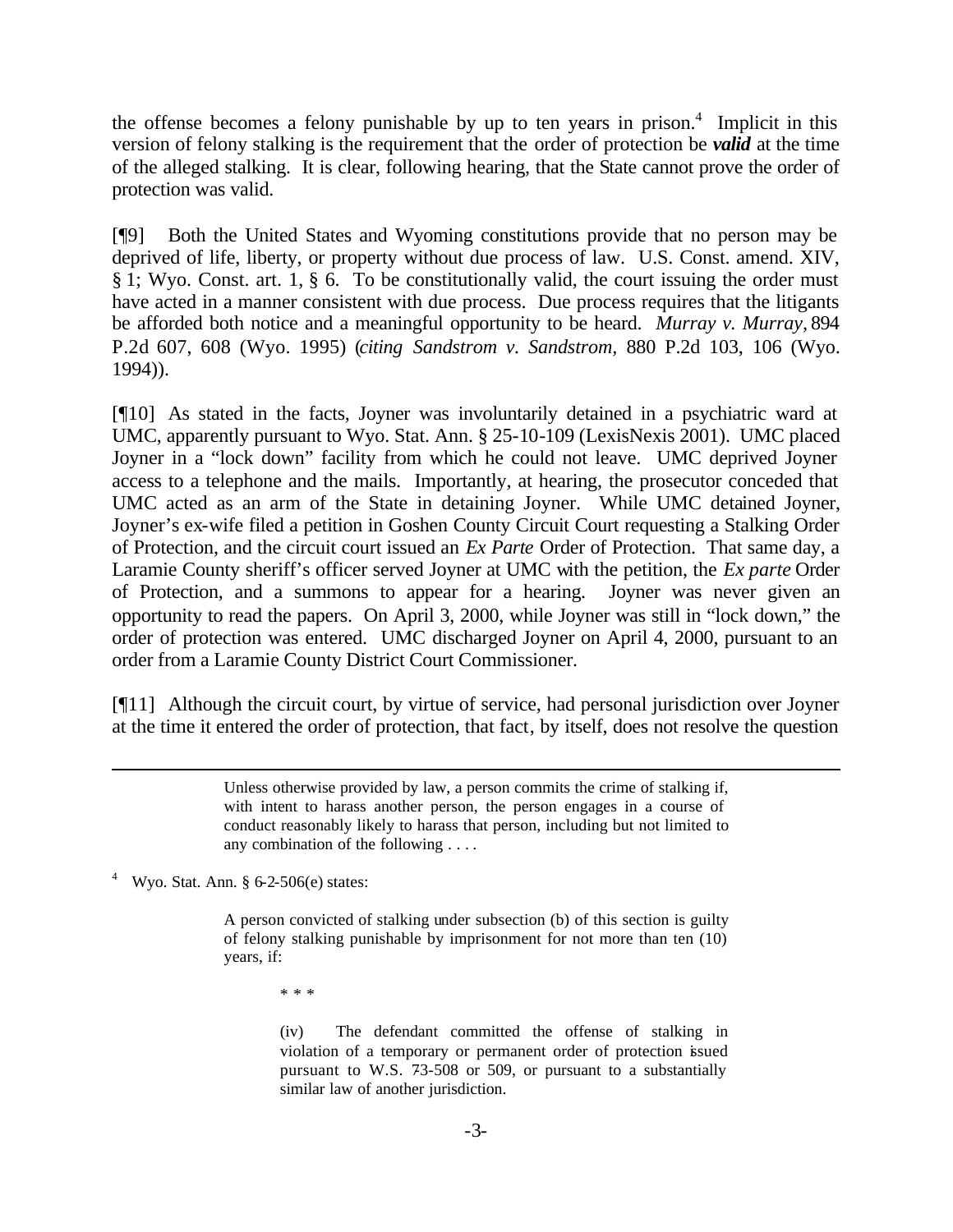of whether Joyner was afforded due process of law. The evidence recited above establishes that the order of protection was entered without affording Joyner a meaningful opportunity to be heard thus depriving Joyner due process of law.

[¶12] We find persuasive the four cases trial counsel for Joyner cited to support his contention that he was not afforded a meaningful opportunity to be heard. A review of those cases reveals, generally, that incarcerated parties are not afforded due process when they are not permitted to participate in hearings. *RPM v. State, Dep't of Family Servs., Div. of Public Assistance & Social Servs.*, 917 P.2d 169, 170-71 (Wyo. 1996); *Tageant v. Tageant*, 909 P.2d 322, 323 (Wyo. 1996); *Wolfe v. Wolfe*, 899 P.2d 46, 47-48 (Wyo. 1995); and *Murray v. Murray*, 894 P.2d at 608. In those cases, the incarcerated party at least had an opportunity to make a request to participate. Here, Joyner did not have the opportunity to make such a request. The holdings in those cases apply with even greater force where it is clear that Joyner, as a result of state action, had no opportunity to even make a request to participate. On these facts, we conclude Joyner was deprived of due process of law, and the protection order was thus not valid at the time of the alleged stalking.

[¶13] In an argument made for the first time on appeal, the State contends that Joyner's attack on the validity of the order of protection issued by the Goshen County Circuit Court is a collateral attack upon the order. This court has consistently held that it "will not consider issues which are raised for the first time on appeal unless they are jurisdictional issues or issues of such a fundamental nature that they must be considered." *Robinson v. Pacificorp*, 10 P.3d 1133, 1136 (Wyo. 2000); *WW Enterprises, Inc. v. City of Cheyenne*, 956 P.2d 353, 356 (Wyo. 1998). The collateral attack issue is not one concerning jurisdiction, and it cannot be considered by this court based on that exception to the general rule. Whether the collateral attack issue is "fundamental" we do not decide today. However, it is appropriate for us to address issues that are bound to emerge again if left unresolved. *Rocky Mountain Oil & Gas Ass'n v. State,* 645 P.2d 1163, 1167 (Wyo. 1982); *McGuire v. McGuire,* 608 P.2d 1278, 1286 (Wyo. 1980). Because we believe the collateral attack principles are misplaced and misapplied in this instance, we will comment on them.

[¶14] Collateral attack principles apply where a party is seeking to attack or "undo" a prior court order. Here, Joyner did not seek to undo the order of protection; he sought to preclude the order from being used in a later prosecution. A similar collateral attack argument was swiftly rejected in the Washington case of *State v. Marking*, 997 P.2d 461, 463 (Wash.App. 2000) review denied 11 P.3d 825 (Wash. 2000), where the court wrote:

> Because Marking did not challenge the no-contact order when the district court issued it, the State argues that his objection to it now is an improper collateral attack. We disagree.

> The validity of a protective order is an implicit element of the crime of violation of such order. *See City of Seattle v.*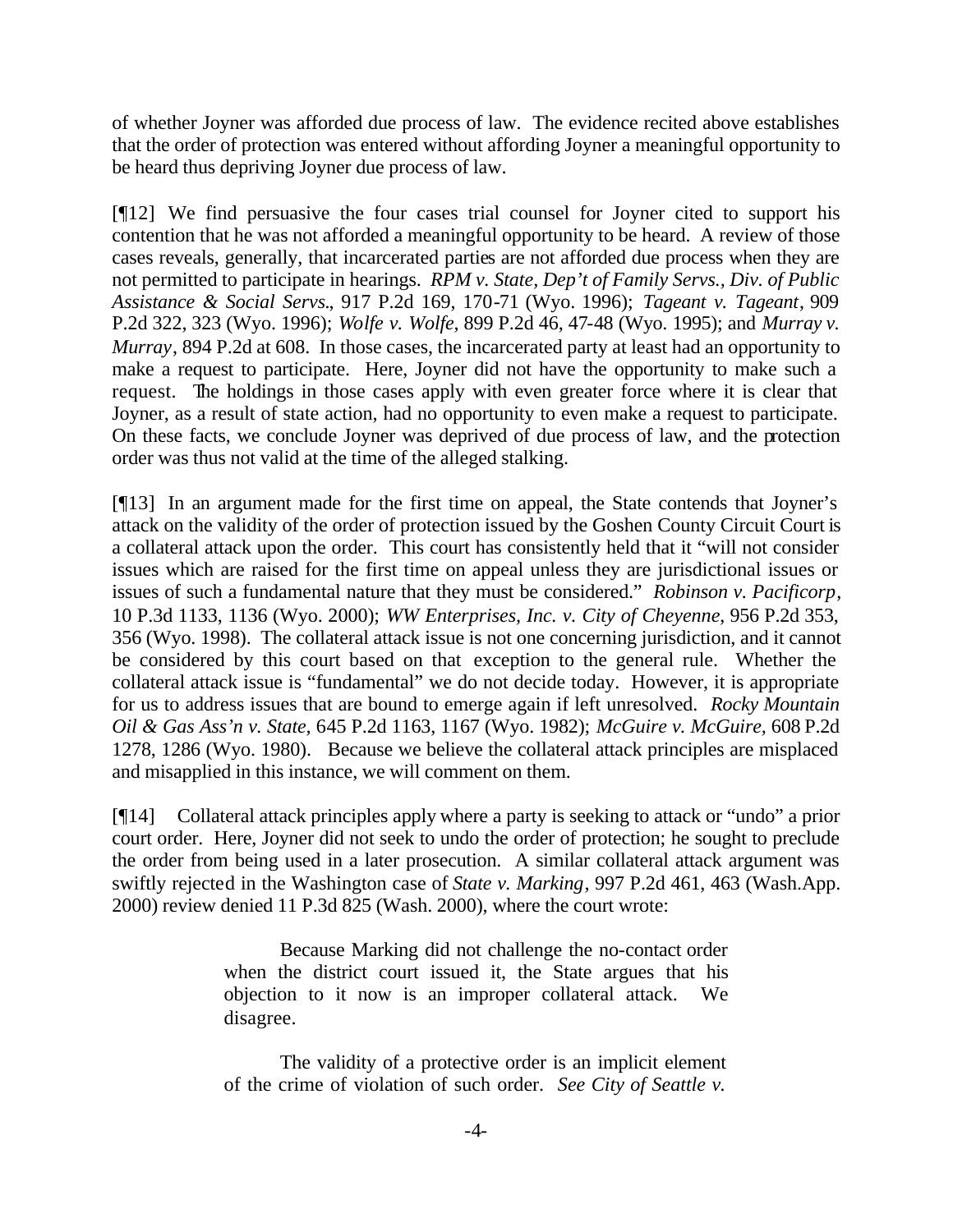*Edwards*, 87 Wash.App. 305, 308, 941 P.2d 697 (1997) (discussing protective order issued pursuant to RCW 26.50.060 (2)). Notwithstanding Marking's failure to challenge the order in district court, the State bore the burden at trial of proving the validity of the order beyond a reasonable doubt. *Edwards*, 87 Wash.App. at 308, 941 P.2d 697.

 Thus, the determinative issue here is not the validity of the order per se, but rather whether the State proved beyond a reasonable doubt that the order was valid. *Edwards*, 87 Wash. App. at 307-309, 941 P.2d 697.

*See also State v. Schultz*, 25 P.3d 436, 438 (Wash.App. 2001).

[¶15] In addition to the well-reasoned discussion above, we emphasize that Joyner did not seek to challenge or undo the protective order itself. Instead, he simply sought to prevent the use of the protection order in support of the felony prosecution. This he can do. In different circumstances, several Wyoming cases exemplify that a defendant can challenge the use of a prior order or conviction in later proceedings. *See Brisson v. State*, 955 P.2d 888, 892 (Wyo. 1998) ("We hold that Brisson should have been provided counsel for his first conviction and that his uncounseled conviction cannot be used to enhance his current charge to a felony."); *Gunderson v. State*, 925 P.2d 1300, 1304 (Wyo. 1996) ("Appellant argues that, although the Nebraska and South Dakota convictions were classified as felonies in those states, they would have been punished as misdemeanors in Wyoming. He contends, therefore, that the convictions should not have been used to enhance his punishment under the habitual criminal statute."); *Johnston v. State*, 829 P.2d 1179, 1180 (Wyo. 1992) ("Appellant attacks collaterally his prior convictions used for enhancement. He does not deny having been convicted of the crimes. He asserts, however, that two of the prior convictions were defective and should not have been used against him in this enhancement proceeding.").

[¶16] Even if Joyner's attack on the order of protection can be considered a collateral attack, those principles are misapplied in this case. As a general rule, collateral attacks on judgments are not allowed. This general rule, and an exception to it, are well stated in 50 C.J.S. *Judgment* § 499 (1997):

> Generally, a judgment rendered by a court having jurisdiction of the parties and the subject matter, unless reversed or annulled in some proper proceeding, is not open to contradiction or impeachment, in respect of its validity, verity, or binding effect, by parties or privies, in any collateral action or proceeding. Even if the judgment is voidable, that is, so irregular or defective that it would be set aside or annulled on a proper direct application for that purpose, it is well settled as a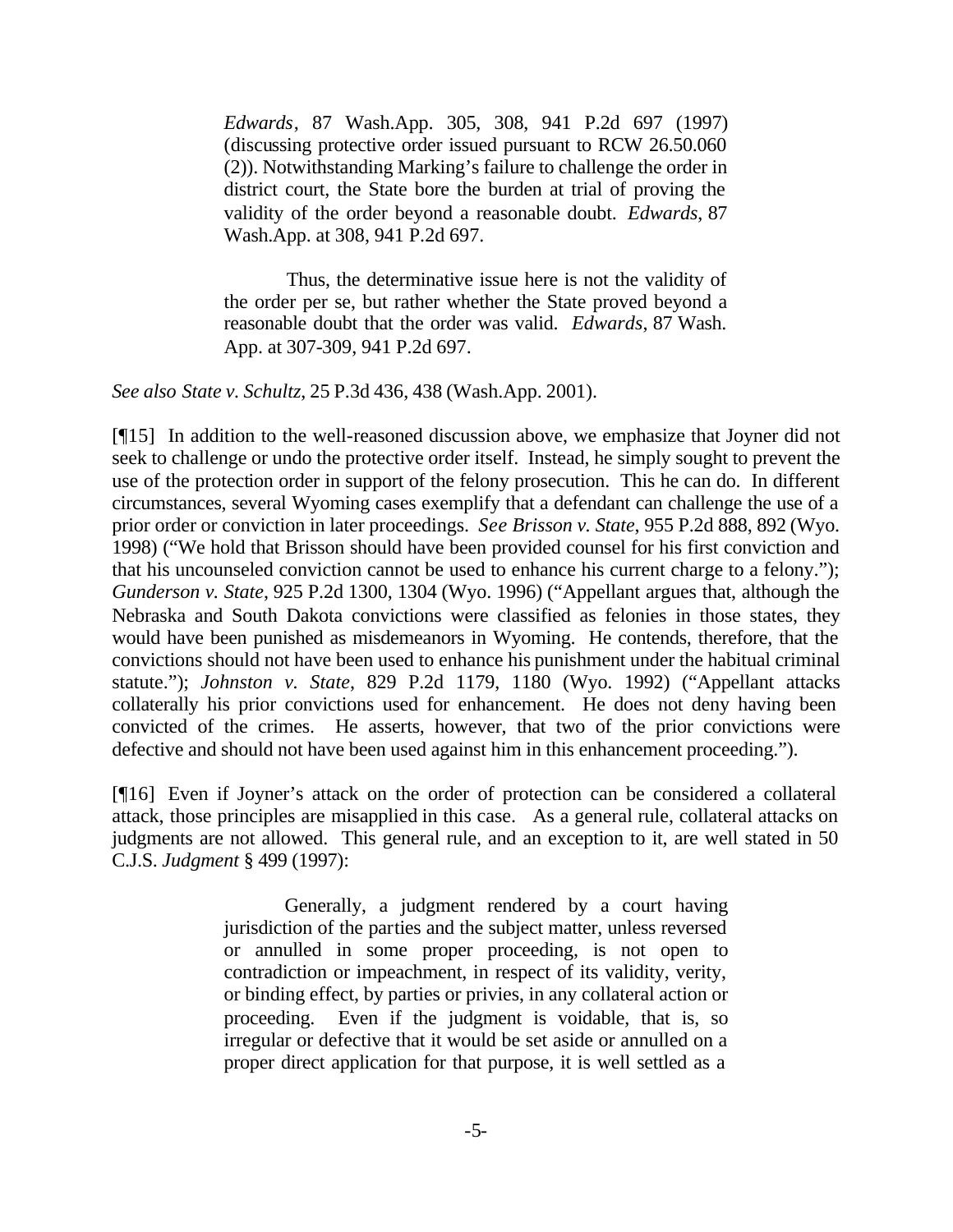general rule that it is not subject to collateral impeachment as long as it stands unreversed and in force.

However, under an exception to the general rule, a judgment is subject to collateral attack if it is void. Thus, a judgment which is absolutely void is entitled to no authority or respect, and therefore may be impeached at any time, in any proceeding in which it is sought to be enforced or in which its validity is questioned, by anyone with whose rights or interests it conflicts.

(Footnotes omitted.) A judgment obtained in violation of due process is void. *Matter of Adoption of MSVW,* 965 P.2d 1158, 1163 (Wyo. 1998); *Interest of WM,* 778 P.2d 1106, 1110 (Wyo. 1989). Thus, such a judgment may be collaterally attacked.

 $\llbracket \llbracket 17 \rrbracket$  To avoid confusion, we seek to clarify the extent of this opinion. Respect for the law and the finality of judgments are valued principles of this court. Nothing in this opinion should be construed as disregard for that principle. The presumption of validity still attaches to prior orders. Accordingly, the State does not have the initial burden of proof related to the validity of the protection order. This initial burden of production is placed on the defendant.

[¶18] Our previous discussions of the "burden of proof" have shown that the phrase "burden of proof" encompasses two distinct legal doctrines: the burden of persuasion and the burden of production. *Bando v. Clure Bros. Furniture*, 980 P.2d 323, 330 (Wyo. 1999) (citing *Casper Iron & Metal, Inc. v. Unemployment Ins. Comm'n of Dep't of Employment*, 845 P.2d 387, 393 (Wyo. 1993). In *Bando* we further explained the two legal doctrines as follows:

> The burden of persuasion, which normally becomes operative only after all the evidence is submitted, attaches to the party that runs the risk of nonpersuasion. This means if the party with the burden of persuasion has not sustained his burden, that party must fail. The related term, burden of production, is also known as the burden of producing evidence or going forward with the evidence. The burden involves the obligation of a party to present, at the appropriate time, evidence of sufficient substance on the issue involved to permit the fact finder to act upon it. Unlike the burden of persuasion, the burden of production shifts during the presentation of evidence.

*Id*. (citation omitted).

[¶19] With these principles in mind, we hold that the following procedure should apply when a defendant attacks the validity of the protection order. The defendant has the burden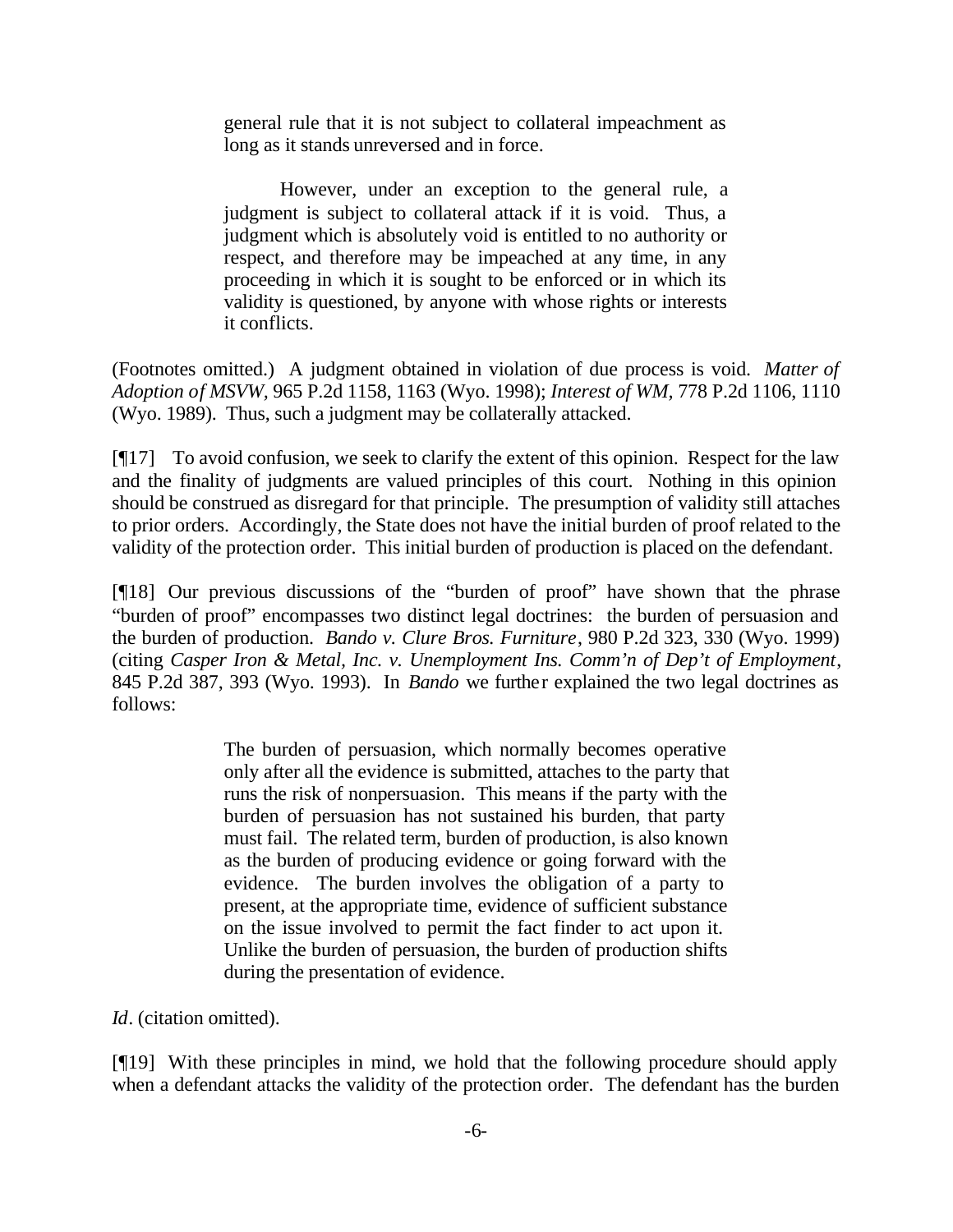of production for making a prima facie showing that the order of protection was entered in violation of his constitutional rights. Should the defendant meet this burden of production, then the burden shifts and the prosecution must establish, beyond a reasonable doubt, that the order was constitutionally obtained.<sup>5</sup> The trial court should determine such questions of law at a pretrial hearing.

[¶20] The procedure outlined above is similar to the procedure for prior criminal convictions that become the basis for later habitual criminal status under Wyo. Stat. Ann § 6- 10-201 (LexisNexis 2001). In those proceedings the following rules apply to the burden of production:

> In *Evans* [*v. State*, 655 P.2d 1214 (Wyo. 1982)], we indicated that a defendant has the burden of proof when asserting an affirmative defense (such as invalidity of an underlying conviction) in an habitual criminal proceeding. *Evans*, at 1222. Since then, we have refined our burden of proof standard in the context of a conviction of an habitual traffic offender. In *City of Laramie v. Cowden*, 777 P.2d 1089, 1091 (Wyo. 1989), we stated that the defendant mounting a constitutional challenge to an underlying conviction in an habitual traffic offender proceeding must make a prima facie showing that one or more of his underlying convictions was not obtained in accordance with his constitutional rights. Once the defendant makes this showing, the prosecution has the burden of establishing, by a preponderance of the evidence, that the conviction was constitutionally obtained.<sup>[6]</sup> We now hold this same standard applies to proceedings under the habitual criminal statute.

*Johnston v. State*, 829 P.2d 1179, 1180-81 (Wyo. 1992).

l

[¶21] Upon an examination of the facts, we see that the above-mentioned process is essentially what happened in this case. Joyner mounted a constitutional challenge to the

<sup>&</sup>lt;sup>5</sup> As applied to Wyo. Stat. Ann. § 6-2-506(e)(iv), this court has never decided whether the violation of such order is a sentencing enhancement provision or an element of the offense. It looks to be an element of the offense. However, even if it is merely a sentencing enhancement provision, the State still bore the burden to prove that fact beyond a reasonable doubt. Besides the fact of a prior conviction, any fact that increases the penalty for a crime beyond the prescribed statutory maximum must be proved beyond a reasonable doubt. *Apprendi v. New Jersey*, 530 U.S. 466, 120 S.Ct. 2348, 147 L.Ed.2d 435 (2000). As a protection order is not a prior conviction, we impose a reasonable doubt standard rather than the preponderance of the evidence standard applicable to prior criminal convictions that become the basis for later habitual criminal status.

<sup>&</sup>lt;sup>6</sup> Lest there be any confusion, as noted above, the State must establish, beyond a reasonable doubt, that the order of protection is valid.